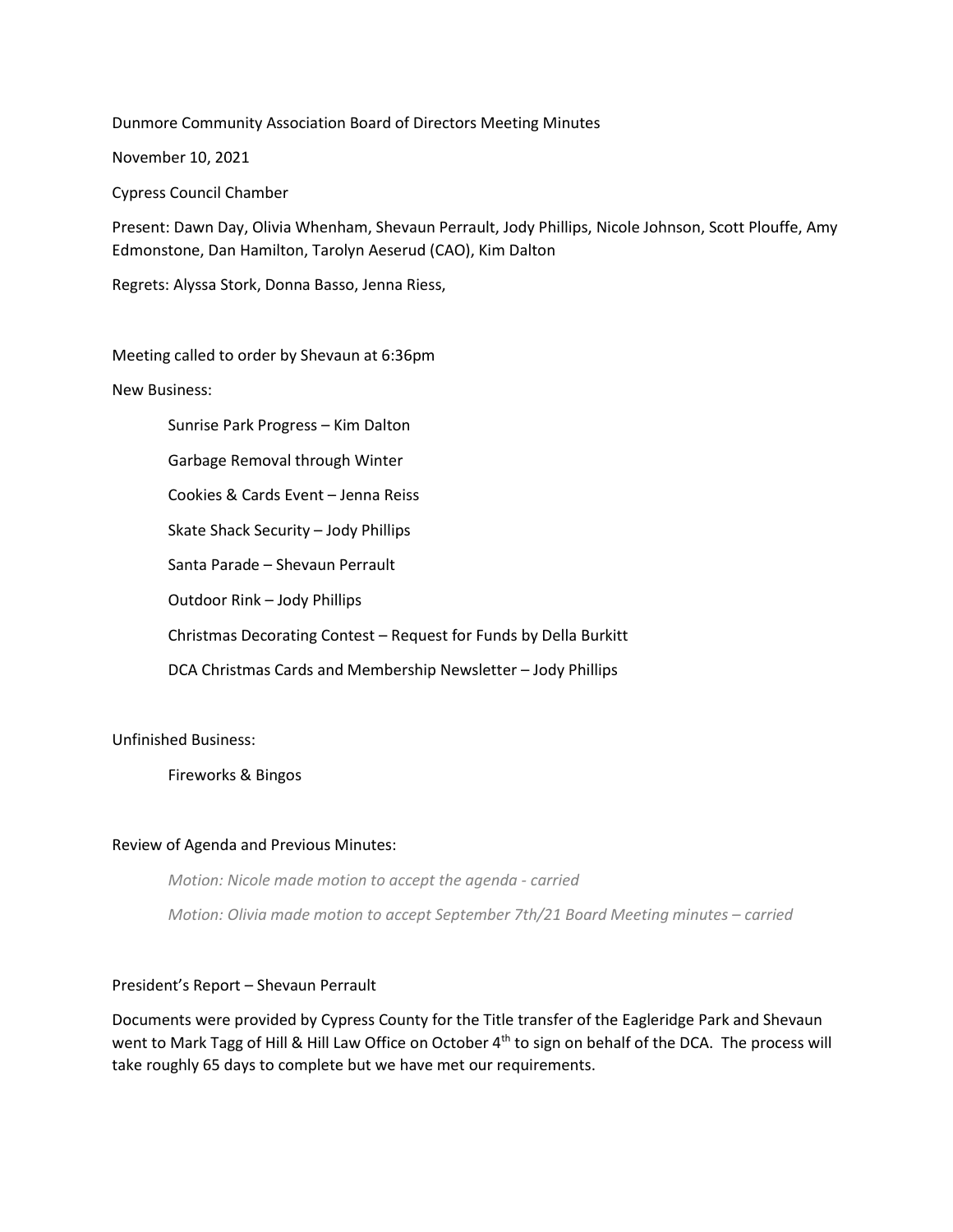Port-a-potties were picked up in the end of September at both parks as planned and our service contract for 2021 is over.

The grounds maintenance contract with Elevation Landscaping is also complete for the 2021 season. The sprinklers at the Eagleridge Park were blown out on October  $7<sup>th</sup>$ . We were instructed by the County not to disconnect the meter at this park this year.

Elevation has also completed their County contract regarding irrigation at Sunrise Park. The underground sprinklers have been installed in both the park and the ball diamond. New topsoil has been added to the ball diamond in preparation for grass next Spring. Cypress County will determine what grass will go in (hydro-seeding, seeding, sod). Elevation has also moved the meter from the old vault into the skate shack and backfilled the hole. Water will not be turned on to the Sunrise sprinklers this year, but there is water at the shack to flood the rink.

Speedpro Signs is in the process of making the signs for Sunrise Park. This will include the park name, and a donor appreciation sign. They will complete both for the \$2,800 + tax previously approved by the board. They should be installed within the next month. The total cost came to \$172.00 over budget but SpeedPro has generously donated the difference in support of our Community.

The DCA did not advance through the CFEP grant process all the way due to an unresolved reporting issue from the year 2000 regarding a small \$6000 grant. We contacted Jodi Duchesne, the Accounting Director for Community Grants | Alberta Culture and Status of Women and she sent us an affidavit which Nicole and I took to a notary. The document was sent back and Jodi Duchesne confirmed she has taken the hold off our Association, so we can apply for any government funding going forward without an issue. We will receive a formal letter in the mail confirming this for our files as well.

Treasurer's Report – Nicole Johnson

Current bank balance as of September 31st is \$52,522.45. This includes the \$25,000 donation from EDF Renewables towards the Outdoor Rink project. Outstanding cheques are Citi-Can final payment, Excel Sheds final payment, and Elevation Landscaping final payment. A \$2000 down payment to Speedpro for the signs will be made next week. Rusty's Bar and Grill submitted Dunmore Days proceeds from the ice cream bar in the amount of \$118 which will be deposited next week.

*Motion: Dawn made motion to accept the Treasurer's Report – carried*

New Business:

Sunrise Park Progress – Kim Dalton

The old vault was backfilled, and brand-new water service to City specifications was trenched to the skate shack. There are fully fused main lines with 2 wires instead of 1 to allow for the expansion of 28 more zones in future if required. The County put topsoil in the ball diamond, graded it, and did some gopher remediation. The sprinkler heads were set higher in the diamond than the park to be adjusted to new grass level in the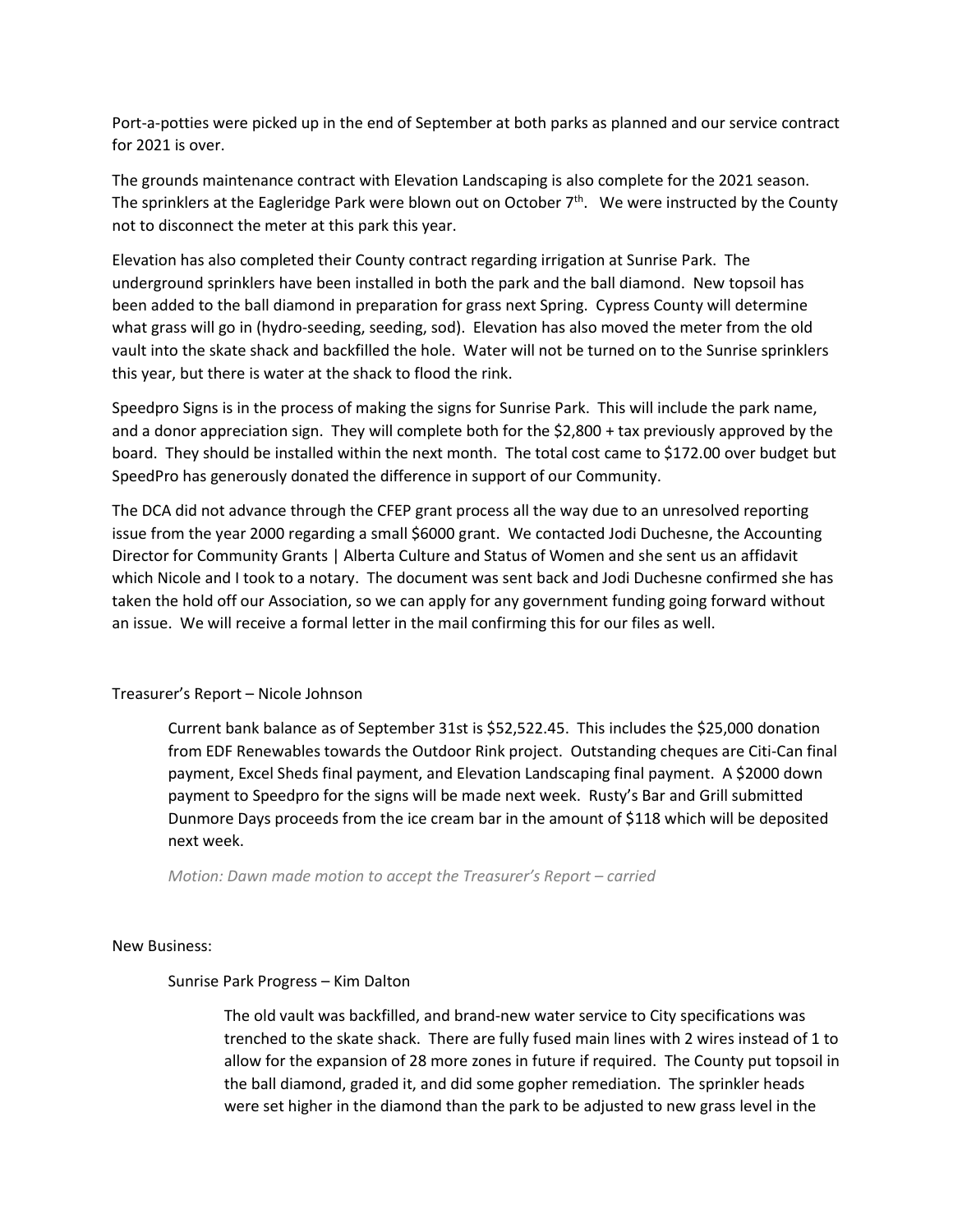Spring. The heads are 2". Plans for the spring include hydro-seeding the ball diamond, and sodding the playground is still under discussion. There is no irrigation at the back trees currently ringing the ball diamond, but 360-degree heads were used so if that area is cleaned out for lawn seating, water coverage will be available without further modifications.

3 Inter-connecter paths (with 1 more potential) have been added to link the new walking bath from the East side to the West-side of Dunmore. Fencing will go in next week with horse mesh wire along N. boundary (4"x2" so people can't walk through it). The other end will have 6' chain link.

A crosswalk activated by push button, will be installed across Eagle Butte. Pedestrian solar flashers and sidewalk painting will occur yet this Fall. The County will try to complete the paved walking paths at the Rotary Park before end of next week. They will also be pushing back the mailboxes and paving the parking pad. A Community Board has been damaged and may be replaced.

County was awarded stacking grant for paving and intersection, so with Reeve Dan Hamilton, decision was made to use the overage to do 3 approaches off Township Rd 120. Will bring design to next meeting.

Unclear at this time if funding includes bench for Rotary Park. Separate grant proposal for benches and gazebo was not approved.

*Motion: Scott made motion to receive information – carried* 

### Garbage Removal through Winter

Tarolyn advised that through the Winter months, the County will resume responsibility for garbage collection at the parks and along the path from Eagle Butte High School to the Co-op. It will revert under our Grounds Maintenance Contract next Spring.

7:08: Dan Hamilton, Tarolyn Aeserud (CAO), Kim Dalton left the meeting

Cookies & Cards Event – Shevaun Perrault

Affordable Paving has donated \$100 towards the upcoming Cookies & Cards Event on December  $3^{rd}$ . Richardson Pioneer has donated a \$200 pre-paid Visa towards the event, Donated funds will be used for 200 styro-containers and 1oz containers from BrewMaster for sprinkles and decorating kit items, as well as baking supplies and icing. Total estimated spend for event will be \$500 including the card-making supplies. Safety Buzz has confirmed the date and advertising is live on Facebook and our Website. No REP will be at the event as the facility will be under 1/3 capacity as per Safety Buzz. No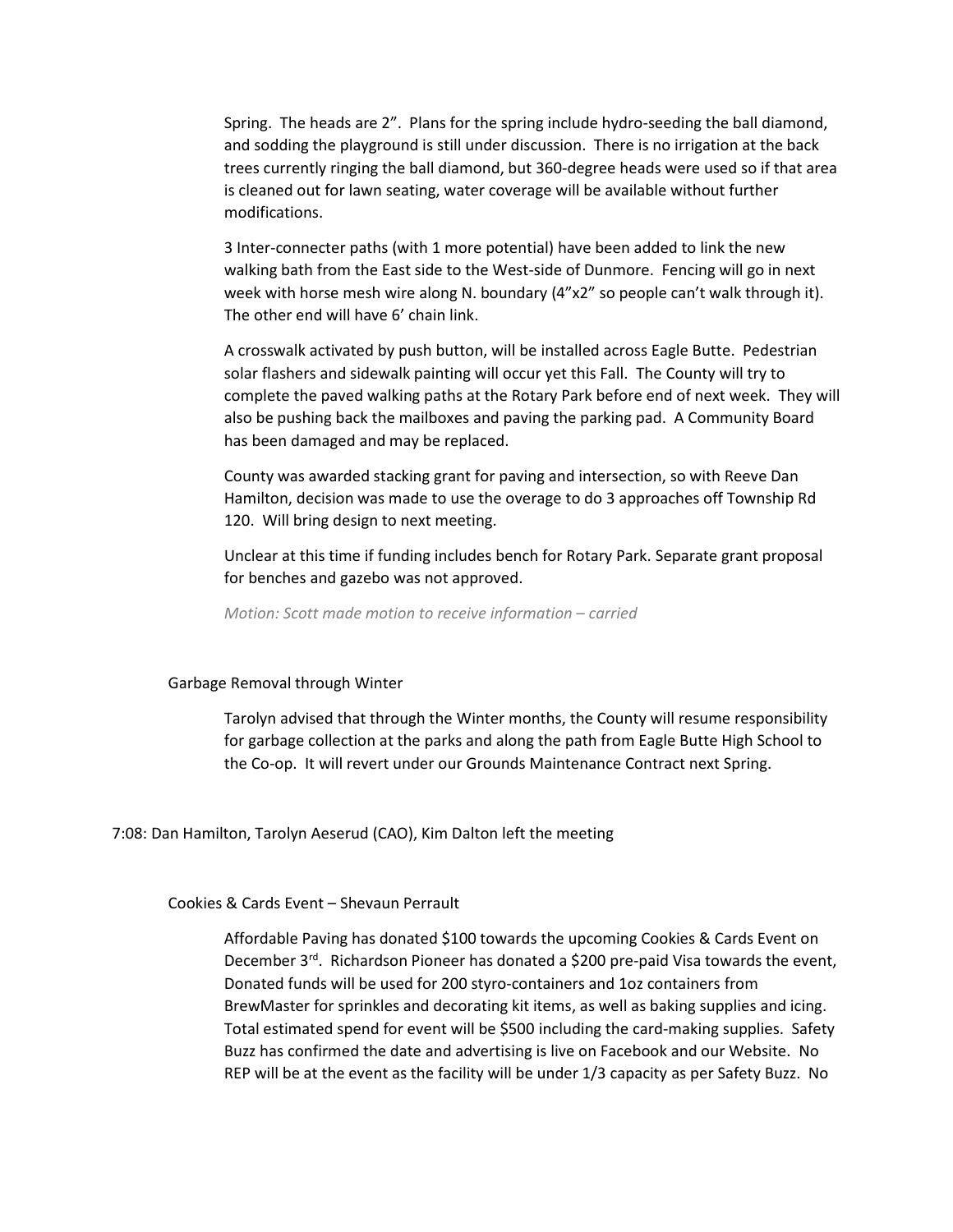volunteers are required as event sub-committee members will be on site throughout event.

Richardson Pioneer also supplied a Request for Donation application form as they have heard about our plans for the Outdoor Rink.

*Motion: Jody made motion to approve up to \$200.00 as supplementary budget if needed by the Event Committee for additional supplies – carried*

*Motion: Amy made motion for Jody to submit Request for Donation application form to Richardson Pioneer – carried*

## Skate Shack Security – Jody Phillips

Benefits of Remote Security:

- 1. During construction phase last week, was unlocked, already had cigarette butts inside
- 2. Eliminates need to keep track of physical keys large-scale (volunteers for rink)
- 3. Can give access to trades so not have to meet them on site
- 4. Membership incentive for DCA members only (approved by Cypress County)
	- a. Even though park is public, building and grounds are under DCA management and may offer access to members only as per Cypress County
- 5. Video Surveillance compared with log of PIN access to determine who pays for damages
	- a. Also gives evidence of any illegal activities
	- b. Allows survey of the room to make sure it's empty to remotely lock it if user forgets

Video Surveillance:

- 1. Requires Policy, Procedure, Agreement of Confidentiality, and End User Agreement for PIN holders. *All 4 Documents attached at end of these Minutes.*
- 2. Must have notification (sign) posted (supplied by County)
- 3. No audio can be recorded (not same as speaking through APP to someone inside the building) – legal issues
- 4. Escalation of incidents to law enforcement lie with County so we don't have the responsibility of making those decisions.

If in Support:

- 1. Would require a board decision on who (or what positions) can access the APP and video footage.
- 2. Would require consensus/acceptance of the documents
	- a. Can be adopted in principle as guidelines effective immediately and can be refined over period before Jan board meeting before adopted as Policy
	- b. This allows us to start issuing PINS to members as soon as shack is ready
- 3. Requires decision on which security package option to choose and vendor.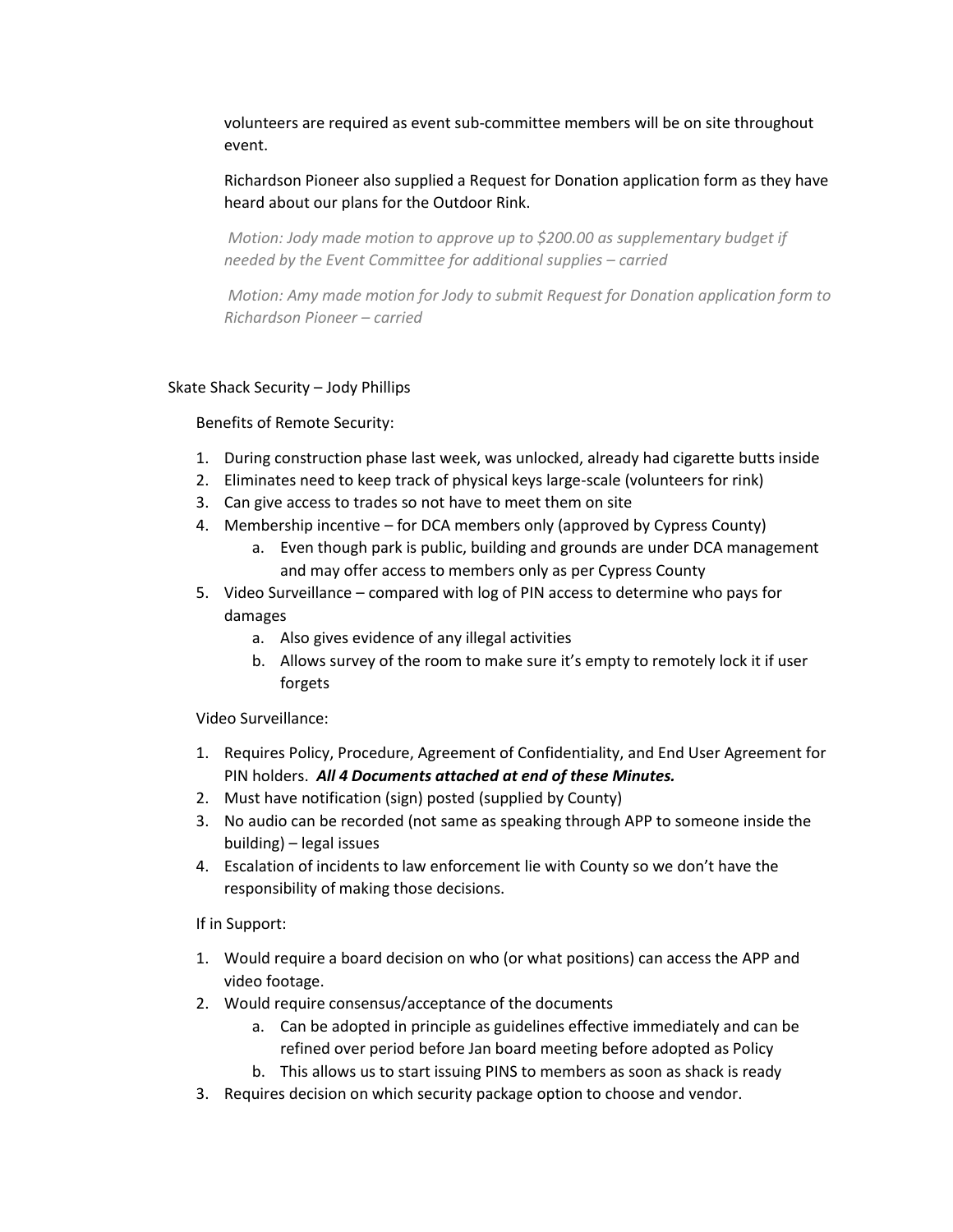*Motion: Amy made motion to designate all DCA Directors as Authorized Personnel to view/discuss footage from any camera(s) the Dunmore Community Association installs at recreational facilities– carried*

*Motion: Olivia made motion to adopt the Dunmore Community Association Policy: Video Surveillance as a guideline in principle until the January 13, 2022 meeting when it will be adopted as Policy – carried*

*Motion: Olivia made motion to adopt Schedule A: Agreement of Confidentiality of the Dunmore Community Association Policy: Video Surveillance– carried*

*Motion: Scott made motion to adopt Dunmore Community Association Procedure: Video Surveillance– carried*

*Motion: Amy made motion to adopt Dunmore Community Association End User Agreement: PIN Code Access to Sunrise Skate Shack– carried*

*Motion: Olivia made motion approve up to \$300 for a portable "rink closed due to ice maintenance" sign and a PIN access hours sign– carried*

## Security package and vendor options:

The board reviewed the two quotes and various solutions for remote access and tracking. The options are to either purchase all equipment up front and pay monthly wifi fees (and pay for maintenance/service calls on an as-needed basis, or to go with a full package (monthly fees and wi-fi) which include maintenance and equipment replacement under contract (does not include vandalism). Not enough information yet to make a decision.

*Motion: Amy made motion to form sub-committee (Dawn, Scott, Olivia, Jody) to get more information regarding Wi-fi, smart hub, and plan options and make recommendation to the Board – carried*

## Santa Parade – Shevaun Perrault

Shevaun left a message with Megan Nunweiler to see if they can add Dunmore to the Santa Parade route again this year. No reply as yet.

*Motion: Olivia made motion to receive as information – carried*

### Outdoor Rink – Jody Phillips

Review of Outdoor Rink project shows that we may still have the opportunity to get the roof over the rink in 2022: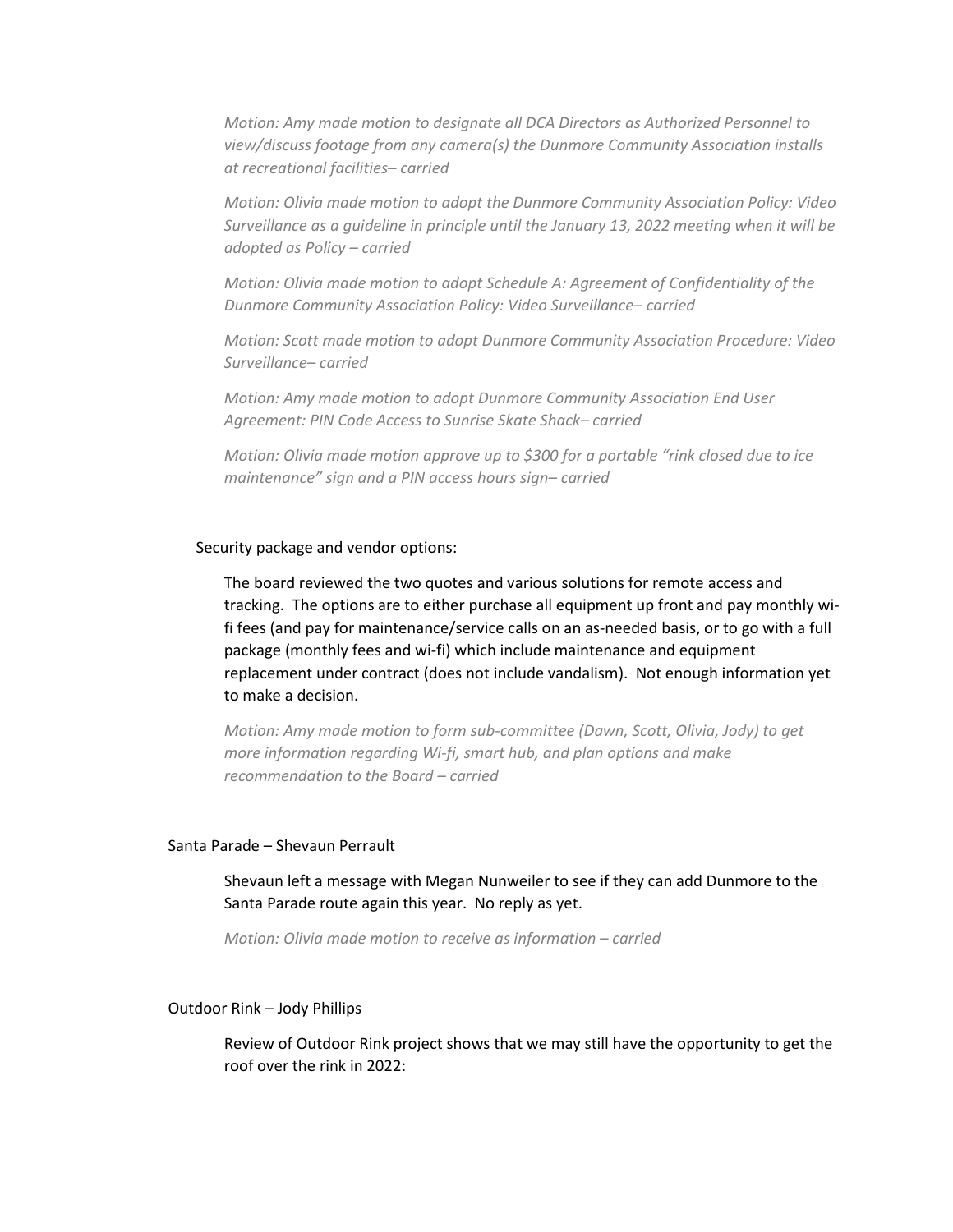Roof plus electrical = \$236,000 (including gst)

Cypress County - \$102,000 - already approved EDF Renwables - \$25,000 DCA Cash - \$15,000 (towards this project) CFEP - \$125,000

Totals \$267,000 which gets the roof, and includes a \$31,000 or 13% contingency fund.

This plan qualifies for the Small Budget Stream (<125,000) and the application deadline is Jan 15/21. If we wait to re-apply for the Large Stream, the deadline is June 2022 and we wouldn't hear back until the following December.

This scenario satisfies the % requirements for both CFEP and the County. LesleyAnn ran it by Tarolyn and someone in the accounting dept and they have no objection with proceeding with the roof only and making this a phased approach.

*Motion: Amy made motion to apply for the CFEP Small Stream Grant by January 15, 2022 – carried*

## Christmas Decorating Contest – Request for Funds by Della Burkitt

Della Burkitt submitted a request in writing to the DCA to match our 2020 financial contribution of \$200 to the Dunmore Festival of Lights.

*Motion: Olivia made motion to approve \$200 contribution to the Dunmore Festival of Lights 2021 – carried*

## DCA Christmas Cards and Membership Newsletter – Jody Phillips

Jody submitted a Holiday Membership Newsletter and asked for approval to email on Dec. 5<sup>th</sup> to all DCA members. Also asked approval to send Christmas cards to Dan Hamilton, Tarolyn Aeserud, and LesleyAnn Collins on behalf of the DCA Board.

*Motion: Olivia made motion to approve distribution of Newsletter and Christmas cards – carried*

## Next Regular BOD Meeting: January 12, 6:30 at Cypress Council Chamber

## Adjourned by Shevaun at 8:40pm

\*\*\*Video Surveillance Policy, Agreement of Confidentiality, Procedures, and End User Agreement attached: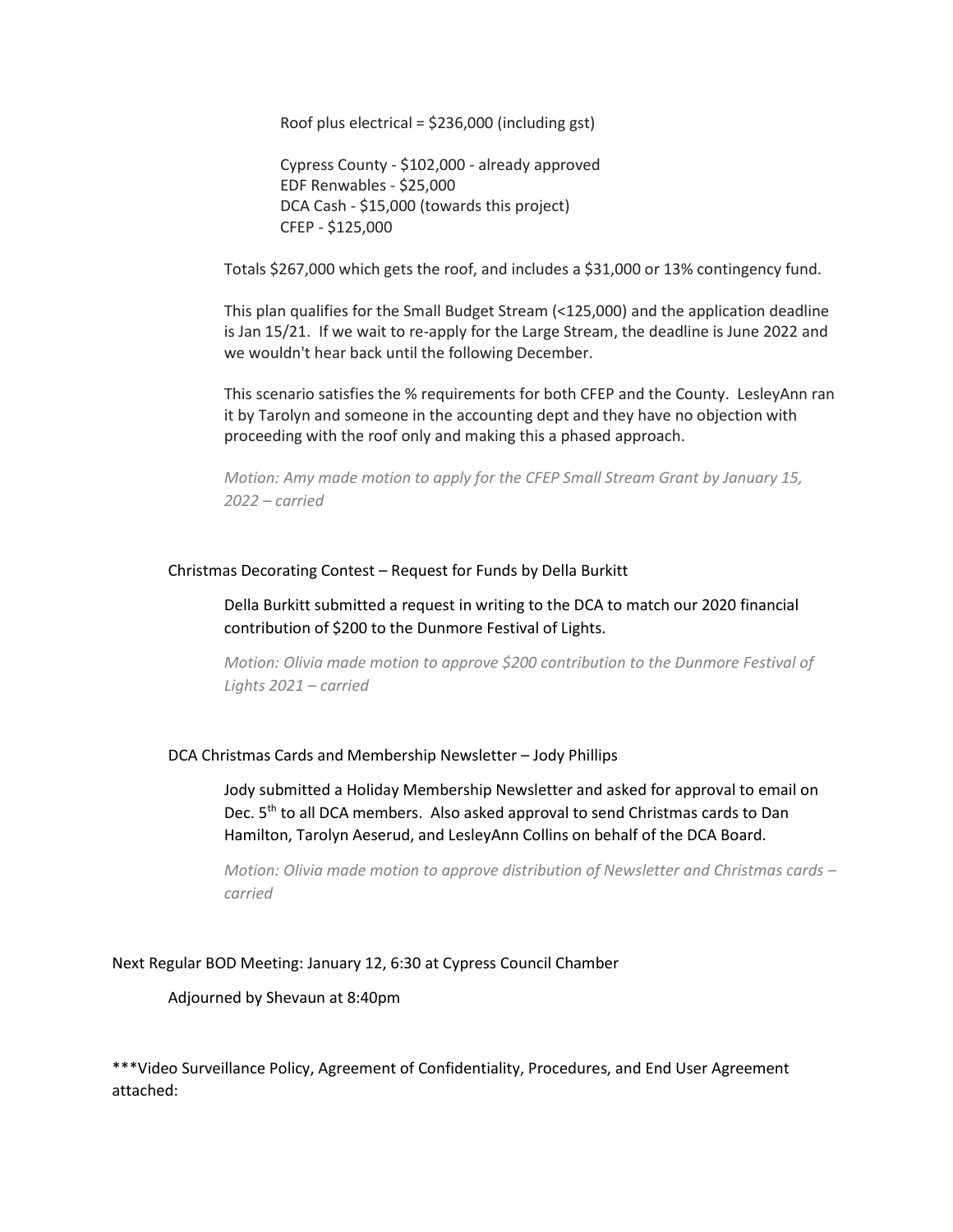

# **DUNMORE COMMUNITY ASSOCIATION POLICY**

**Policy Name: Video Surveillance**

**Approved on: Scheduled for January 13, 2022**

# **POLICY STATEMENT**

The Dunmore Community Association recognizes the need to balance an individual's right to privacy and the need to ensure the safety and security of volunteers, community members, visitors and property. The objective of video surveillance at the Sunrise Skate Shack is to promote safety and will be designed and maintained to minimize privacy intrusion. Information collected by video surveillance systems will be collected in a lawful and justified manner with built in privacy protection measures in accordance with Freedom of Information and Protection of Privacy (FOIPPA) Act.

# **DEFINITIONS**

- 1. **Authorized Personnel**shall mean any current Director or Executive Member of the Dunmore Community Association
- 2. **Covert Surveillance** refers to the secretive continuous or periodic observations of persons, vehicles, places or objects to obtain information concerning the activities of individuals;
- 3. **Overt Surveillance** refers to the non-secretive continuous or periodic observation of persons, vehicles, places or objects to obtain information concerning the activities of individuals;
- 4. **Personal Information** as defined in section 1 (1)(n) of the FOIP Act as recorded information about an identifiable individual, including: the individual's race, colour, national or ethnic origin; the individuals age or sex; the individuals inheritable characteristics; information about an individual's physical or mental disability; and any other characteristics listed in that section;
- 5. **Reception Equipment** refers to the equipment or device used to receive or record the personal information collected through a surveillance system, including a video monitor;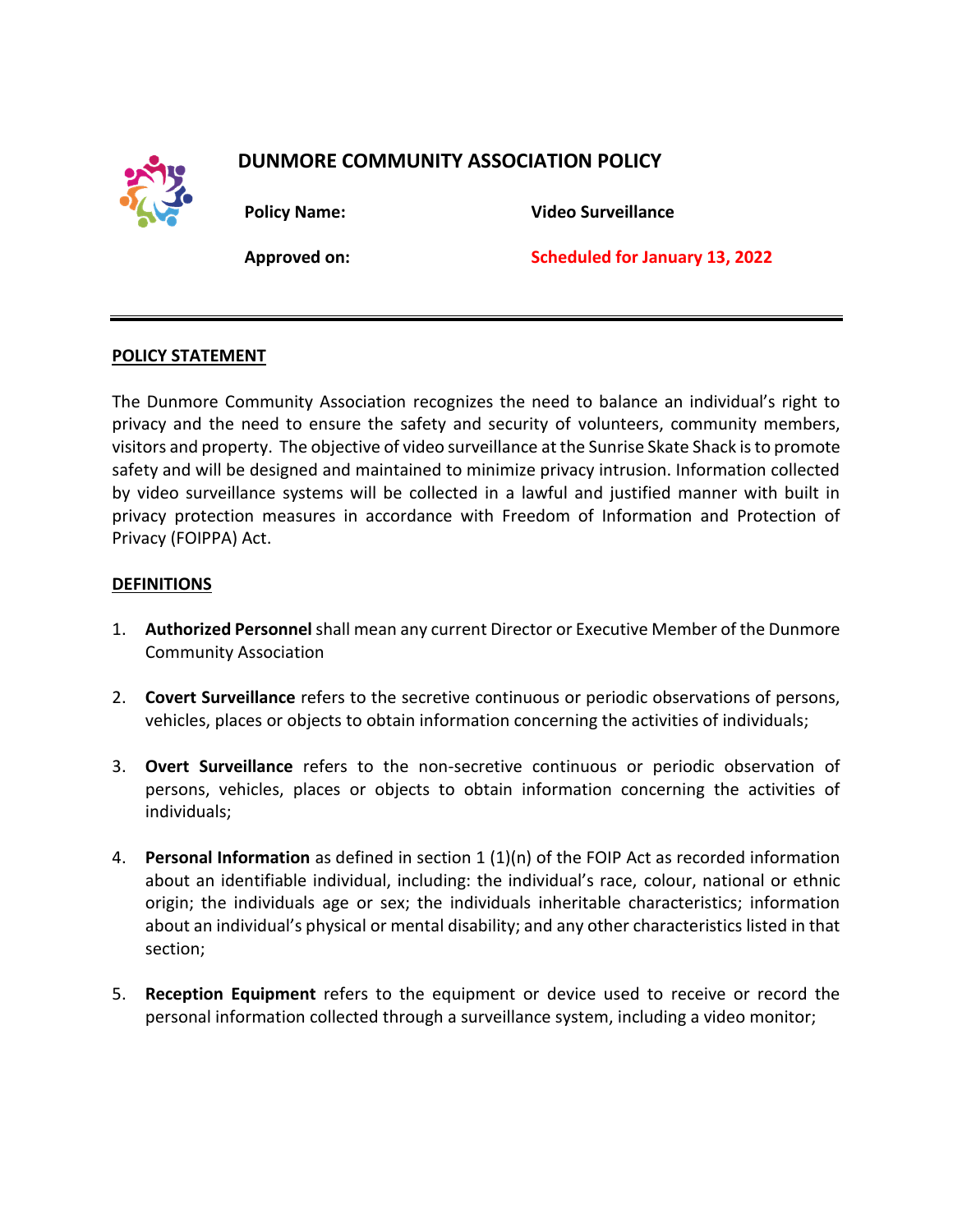- 6. **Recorded** as defined in section 1 (1)(q) of the FOIP Act as a record of information in any form and includes notes, images, audio-visual recordings, x-rays, books, documents, maps, drawings, photographs, letters, vouchers and papers and any other information that is written, photographed, recorded or stored in any manner, but does not include software or any mechanism that produced records.
- 7. **Storage Device** refers to an SD Card and the APP used to store the images captured by the surveillance system;
- 8. **Surveillance Systems** refers to a mechanical or electronic system or device that enables continuous or periodic recording, observing or monitoring of personal information about individuals on open, public spaces or buildings;
- 9. **Dunmore Community Association (DCA)** as referred to in this policy shall include all directors and executive members;

# **REASONS FOR POLICY**

- 1. Develop a surveillance system policy that compiles with the Freedom of Information and Protection of Privacy (FOIPPA) Act and follows the guidelines set out by the Office of the Information and Privacy Commission of Alberta without compromising the safety and security of visitors, volunteers, community members, and property.
- 2. Ensure consistency and standardization of surveillance measures, procedures and protocols so that all users of the Sunrise Skate Shack and Park can have an expectation of consistency with respect to the collection, use and retention of personal information, regardless of where surveillance equipment is installed.
- 3. These guidelines do not apply to covert or surveillance cameras being used as a case-specific investigation tool for law enforcement purposes or in contemplation of litigation.

## **STANDARDS**

- 1. This policy allows for the installation and use of video surveillance equipment in Dunmore Community Association facilities only within the parameters and subject to the conditions established by this policy.
- 2. The use of surveillance cameras is for public safety (Section 33 of FOIPPA).
- 3. All personal information will be stored securely by the Dunmore Community Association and accessed only by Authorized Personnel and the authorized Cypress County representative and will be used only for the purposes set out in this policy.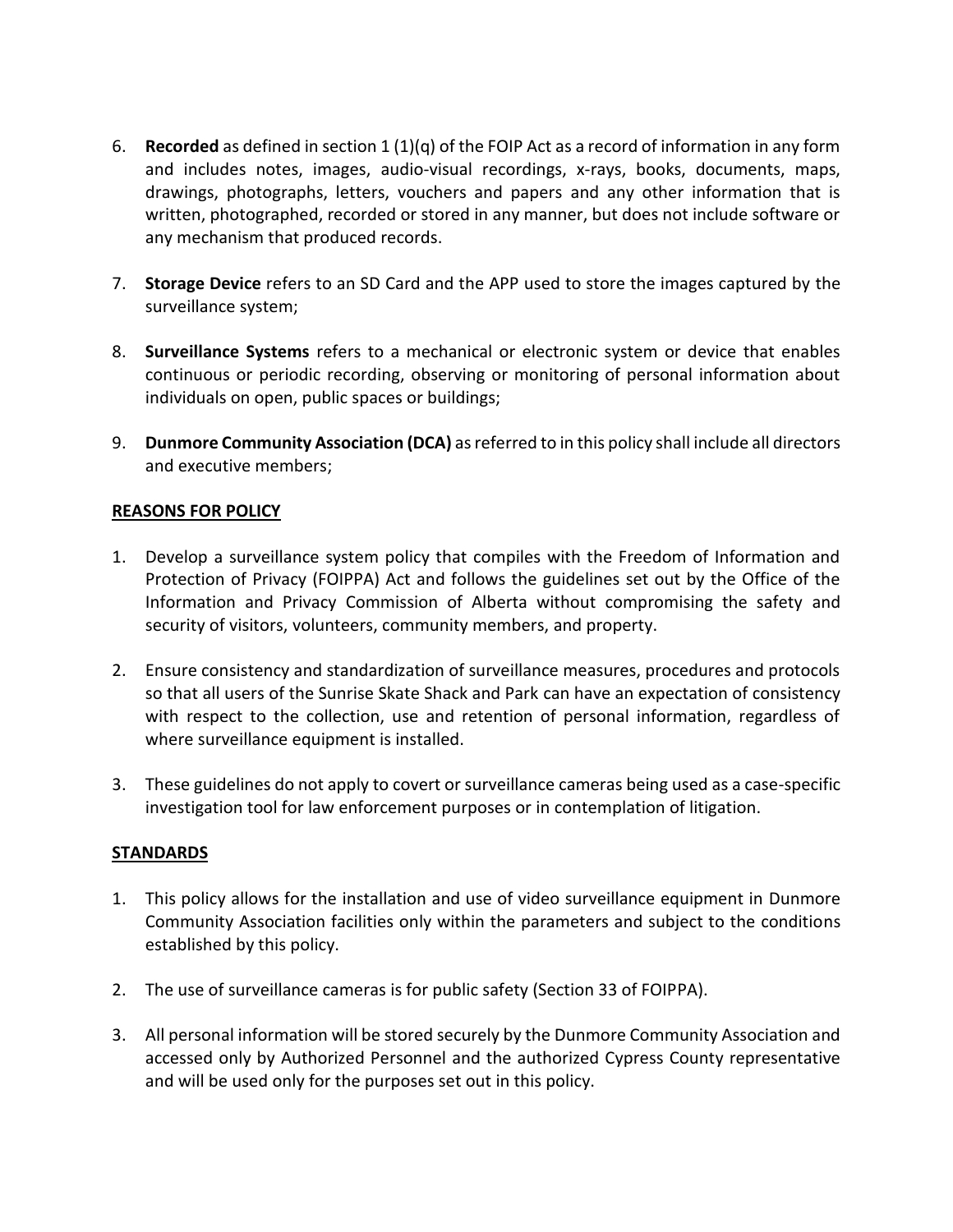4. This policy will comply with FOIPPA and the Government of Alberta, Guide to Using Surveillance Cameras in Public Area, revised July 1, 2018, and as further amended.

# **RESPONSIBILITIES**

- 1. Dunmore Community Association to appoint Authorized Personnel as the custodian of the surveillance system program and review and approve any revision to this policy.
- 2. Contractors with access to surveillance equipment to:
	- a. review and comply with this policy in performing their duties and functions related to the operation of surveillance system. If a contractor fails to comply with this policy or the FOIP Act, it will be considered a breach of contract;
	- b. Authorized personnel who breach this policy will be subject to immediate removal from the Dunmore Community Association Board of Directors;
	- c. Authorized personnel and/or contractors with access to this surveillance system will sign a written confidentiality agreement shown in the attached Schedule A regarding their duties under this policy.
	- d. carry out the policy based on established procedures.
- 3. Recorded information will be kept a maximum of two (2) months and will be disposed of after that point in time unless certain records are kept for an investigation.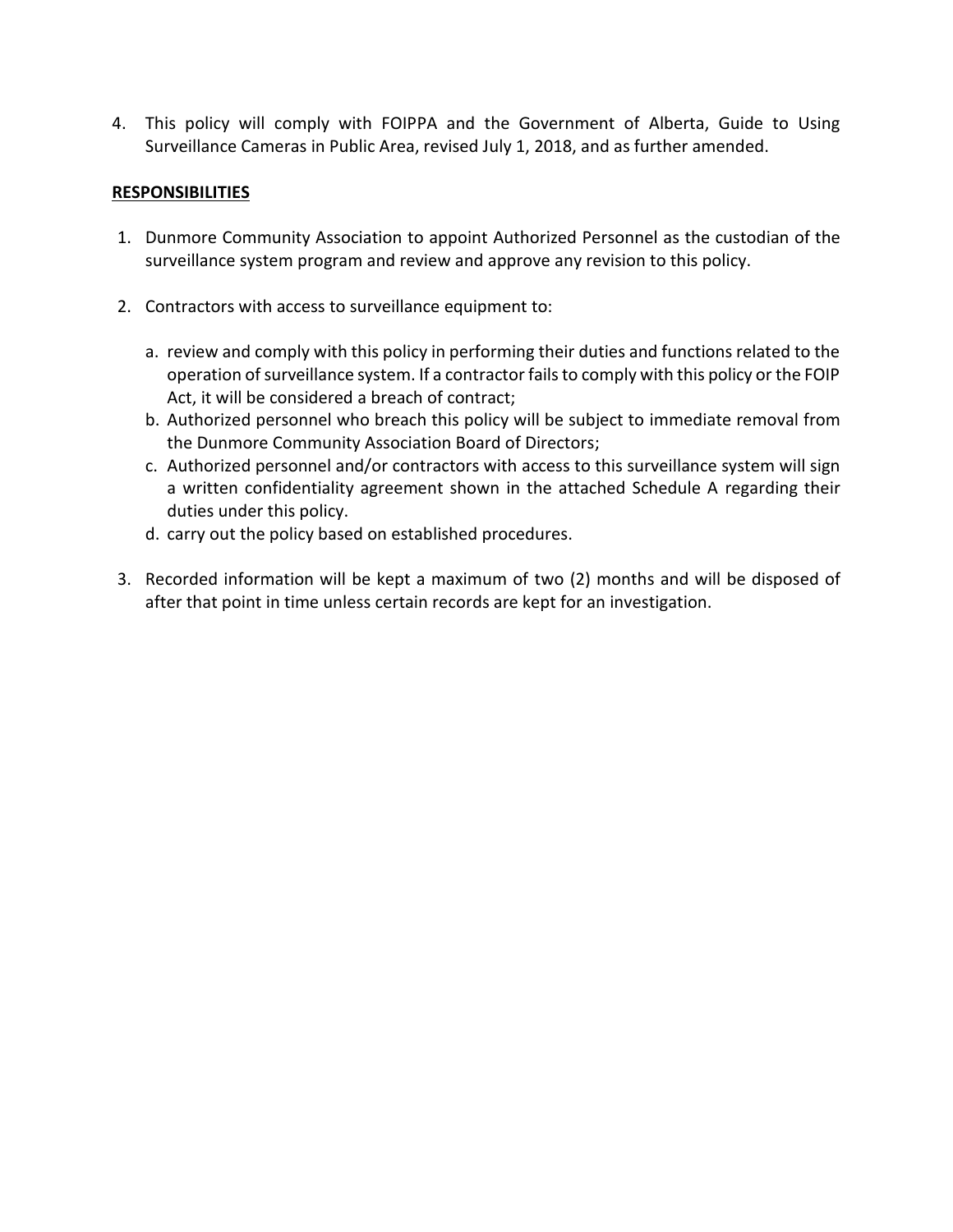# **"SCHEDULE A"**

# **Dunmore Community Association**

# **AGREEMENT OF CONFIDENTIALITY**

- 1. All members appointed by the Dunmore Community Association have a duty to hold in strict confidence all confidential information acquired in the course of their involvement with the DCA pertaining to all matters relating to the video surveillance at the Sunrise Skate Shack.
- 2. Where members are required to access confidential video surveillance information, they will not, during their term of after their term has come to an end, divulge any such any information unless required by law to do so.

As a member of the Dunmore Community Association, I acknowledge and accept as binding on me, during and after my term, the above conditions relating to confidentiality.

Name of Member

\_\_\_\_\_\_\_\_\_\_\_\_\_\_\_\_\_\_\_\_\_\_\_\_\_

\_\_\_\_\_\_\_\_\_\_\_\_\_\_\_\_\_\_\_\_\_\_\_\_\_

\_\_\_\_\_\_\_\_\_\_\_\_\_\_\_\_\_\_\_\_\_\_\_\_

\_\_\_\_\_\_\_\_\_\_\_\_\_\_\_\_\_\_\_\_\_\_\_\_\_

Signature of Member

**Witness** 

Date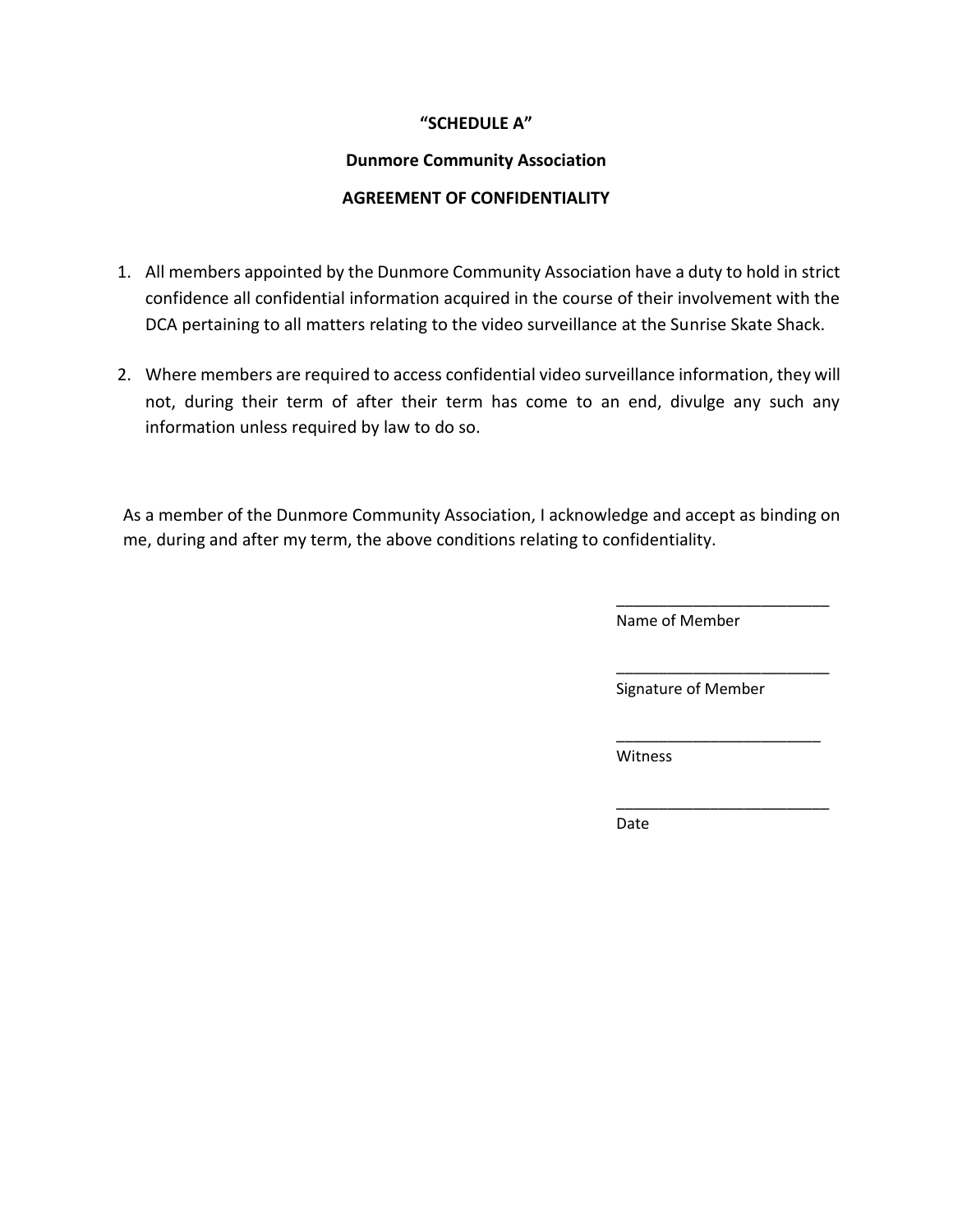

# **DUNMORE COMMUNITY ASSOCIATION PROCEDURE: VIDEO SURVEILLANCE**

**Part 1: Purpose.** This procedure establishes guidelines and responsibilities for the electronic surveillance system at Sunrise Skate Shack.

# **Part 2: Camera Location, Operation and Control**

- a. DCA buildings and grounds may be equipped with video monitoring devices.
- b. Video cameras may be placed in areas where surveillance has been deemed necessary as a result of threats to personal safety, prior property damages, or security incidents.
- c. Cameras placed outside shall be positioned only where it is necessary to protect external assets or to provide for the personal safety of individuals on the grounds or premises.
- d. The Authorized Personnel shall manage and control the use and security of monitoring cameras, SD Card, and APP used to store images, and all other video records.
- e. Only individuals authorized by the DCA Board of Directors shall have access to the camera's SD Card and APP, or be permitted to operate the APP.
- f. Video surveillance cameras shall not have audio recording capabilities; or any such audio capabilities will not be enabled if they are available.

**Part 3: Notification.** Signs shall be posted to notify individuals of the area in which surveillance is conducted, and the contact person at Cypress County who can answer questions about the surveillance system as it relates to Freedom of Information and Protection of Privacy (FOIP), including a telephone number for contact purposes.

# **Part 4: Use of Video Recordings**

- a. Video recordings of Sunrise Skate Shack patrons may be reviewed or audited for the purpose of detecting or deterring criminal offenses that occur in view of the camera.
- b. Video recordings may be released to third parties in conformance with the requirements of a local, provincial, or federal law enforcement agency.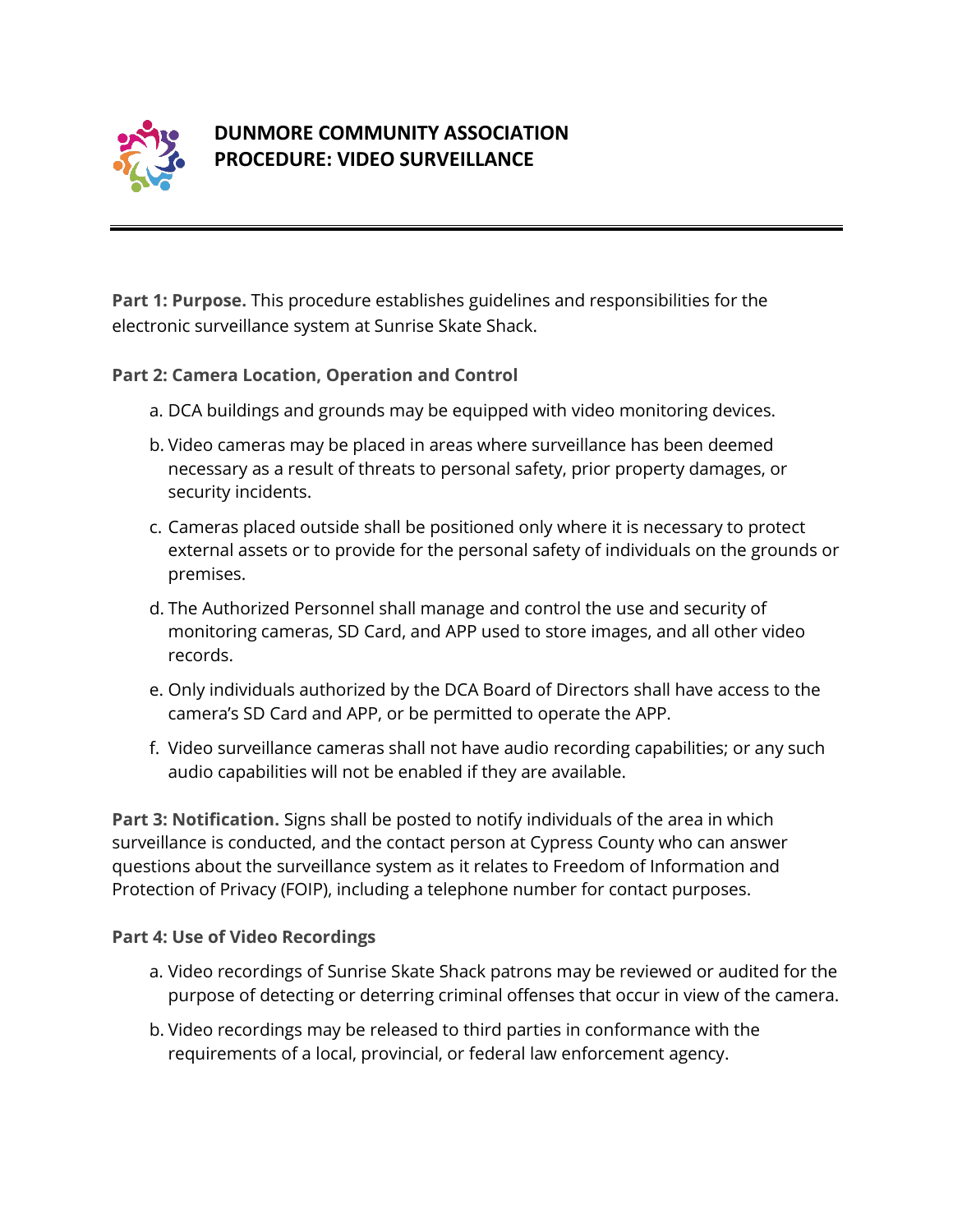- c. Authorized personnel may use video surveillance and the resulting recordings for inquiries and proceedings related to law enforcement and deterrence.
- d. The DCA shall not use video monitoring for other purposes unless expressly authorized by Cypress County.

# **Part 5: Protection of Information and Disclosure/Security and Retention of Recordings**

- a. Videos are initially recorded on an SD Card and uploaded to the APP. Information on the SD Card is retained until such time that the SD Card becomes full and then the oldest video segments are overwritten by the newest segments.
- b. No attempt shall be made to alter any part of a video recording.
- c. Video recordings that may be relevant to the investigation of an incident will be transferred from the SD Card or APP onto removable media such as a thumb drive unless asked to transfer it directly in video format by a law enforcement agency.
- d. All video records that have been saved pending the final outcome of an incident investigation shall be numbered, dated, and retained in a location to be determined by Authorized Personnel.
- e. Authorized Personnel must authorize access to all video records.
- f. A log shall be maintained by Authorized Personnel of all episodes of access to, or use of recorded materials. The log shall include:
	- 1. the video clip number and date of recording,
	- 2. the name of the individual or agency that was given access to the recording,
	- 3. the date that access was given,
	- 4. the reason that access was given, and
	- 5. the date when access is no longer available to the individual or agency.
- g. Information contained within the video access log shall be considered public information, unless prohibited by law or judicial order.
- h. Video records that contain personal information used to make a decision directly affecting an individual must be retained for a minimum of one year and may be retained by the DCA indefinitely as a permanent archive.
- i. The DCA will provide reasonable security measures to prevent unauthorized access to the electronic surveillance network; however, the DCA cannot guarantee that access to the network through illegal methods is impossible.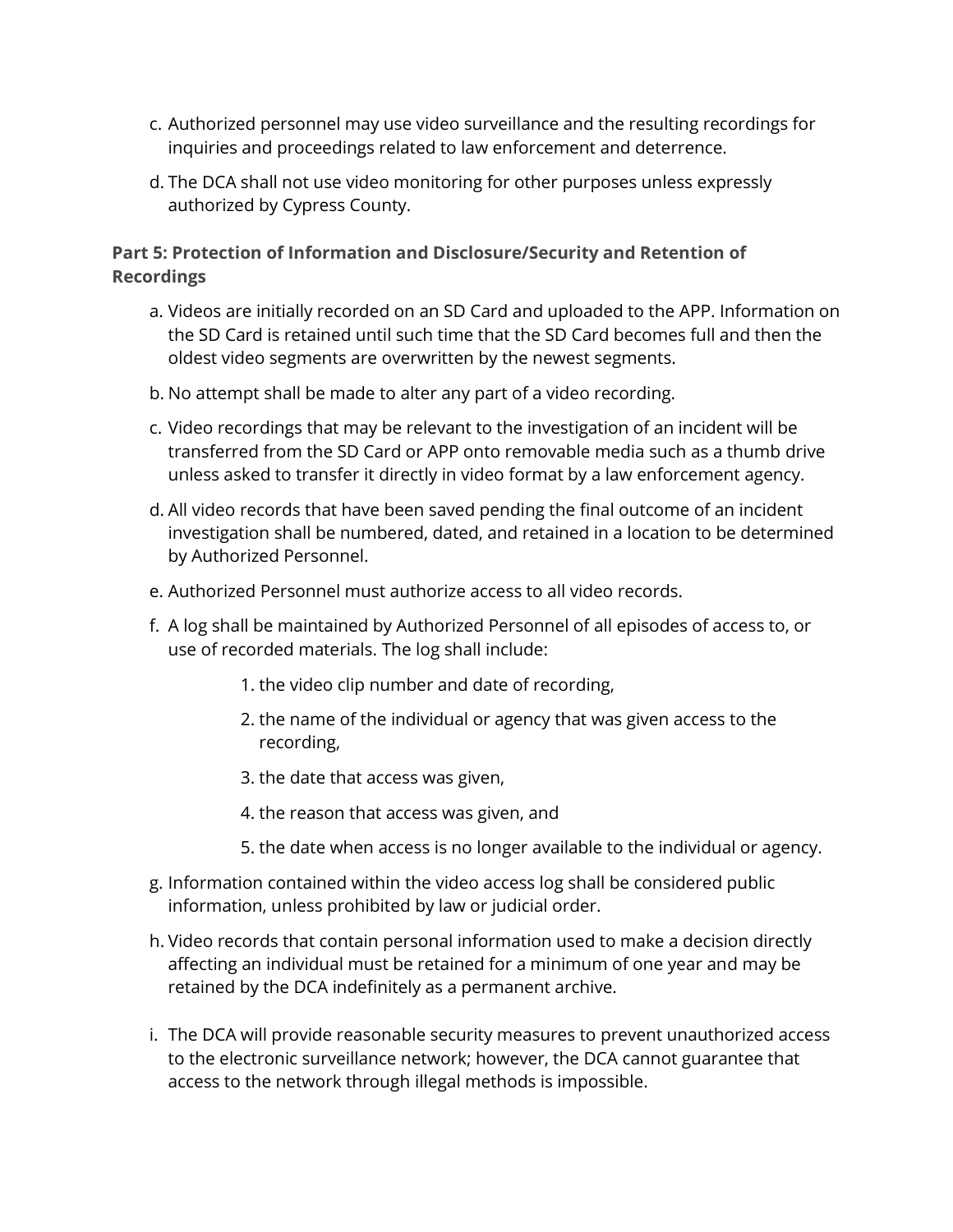# **Part 6: Disposal or Destruction of Recordings**

- a. Copies of surveillance recordings need not be kept by the DCA if there have been no identified incidents within view of the surveillance cameras. In these cases, there will be no permanent record of the recordings.
- b. All saved recordings shall be disposed of in a secure manner unless they are archived as part of a permanent record as stated above in Part 5i.

# **Part 7: Video Monitors and Viewing**

- a. Video monitoring for security purposes will be conducted in a professional, confidential, ethical, and legal manner.
- b. In the event of an incident that captures an illegal act or property damage, footage will FIRST be shared with Cypress County and they will make the determination to escalate the event to law enforcement or not.
- c. Only the Authorized Personnel, Cypress County authorized representative(s) and members of law enforcement agencies shall have access to the SD Card and/or monitoring APP to view recorded images.
- d. Video records should be viewed on a need to know basis only, in such a manner as to avoid public viewing.
- e. All authorized individuals who have access to camera controls (such as pan, tilt, and zoom) will not monitor individuals based on characteristics of race, creed, color, sex, national origin, sexual orientation, marital status, disability, public assistance status, age, or inclusion in any group or class protected by provincial or federal law (see DCA policy DCA01-4). Camera control operators will monitor activity based on suspicious behavior, not individual characteristics.

**Date Implemented:** November 10, 2021